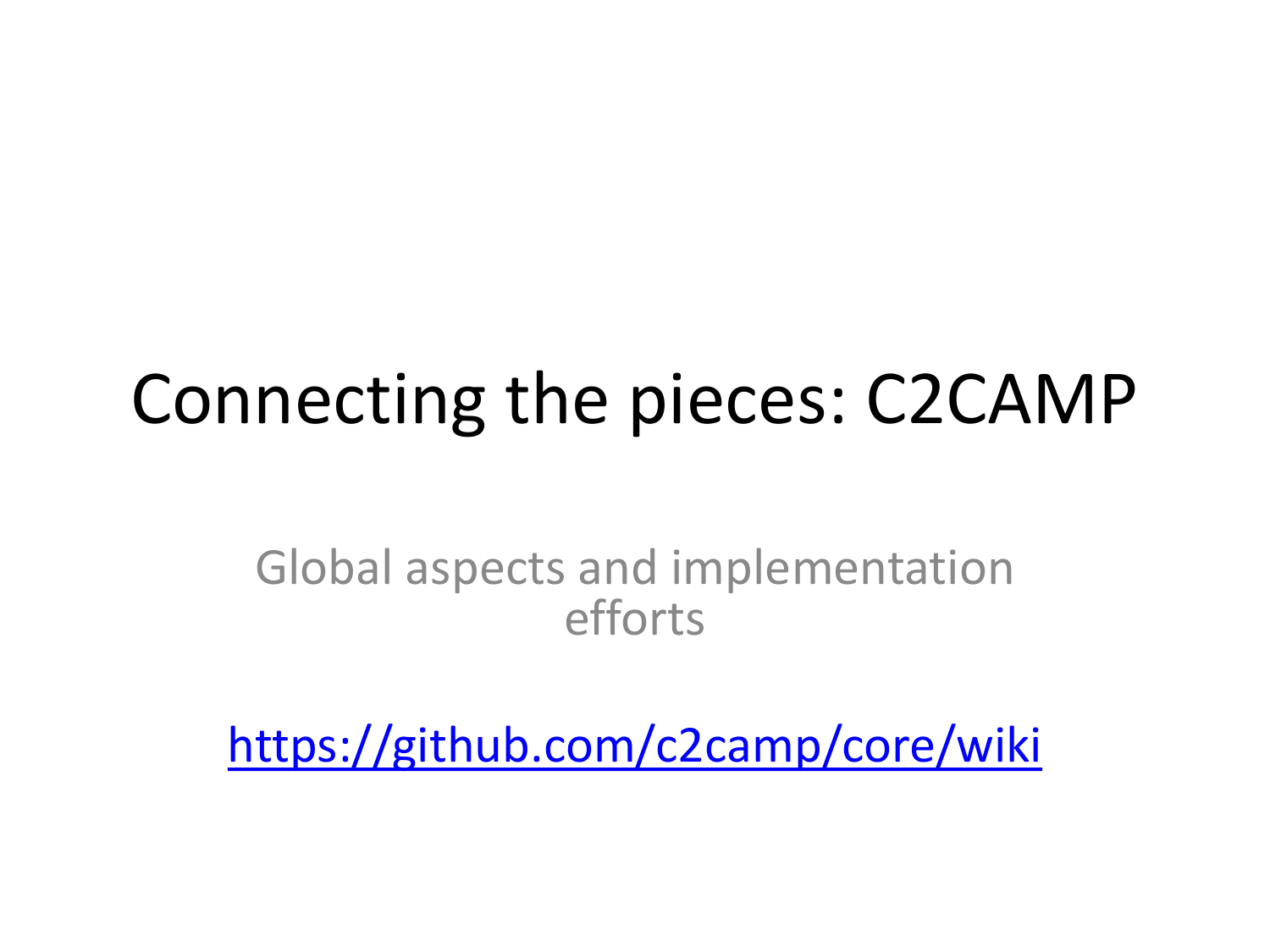# C2CAMP?

- Cross-continental Collection Access and Management Pilot
- Idea: Build a critical mass of correlated projects across 3+ continents
	- Explore RDA recommendations in practice: Build testbeds
- Goal: Improve Digital Object management
	- Facilitate benefits for cyberinfrastructure and end-users
	- More efficient and effective data management despite increases in data volume, numer of objects, variety
	- Enable usage across workflows, communities
	- Improve provenance for better trust, reuse and potentially reproducibility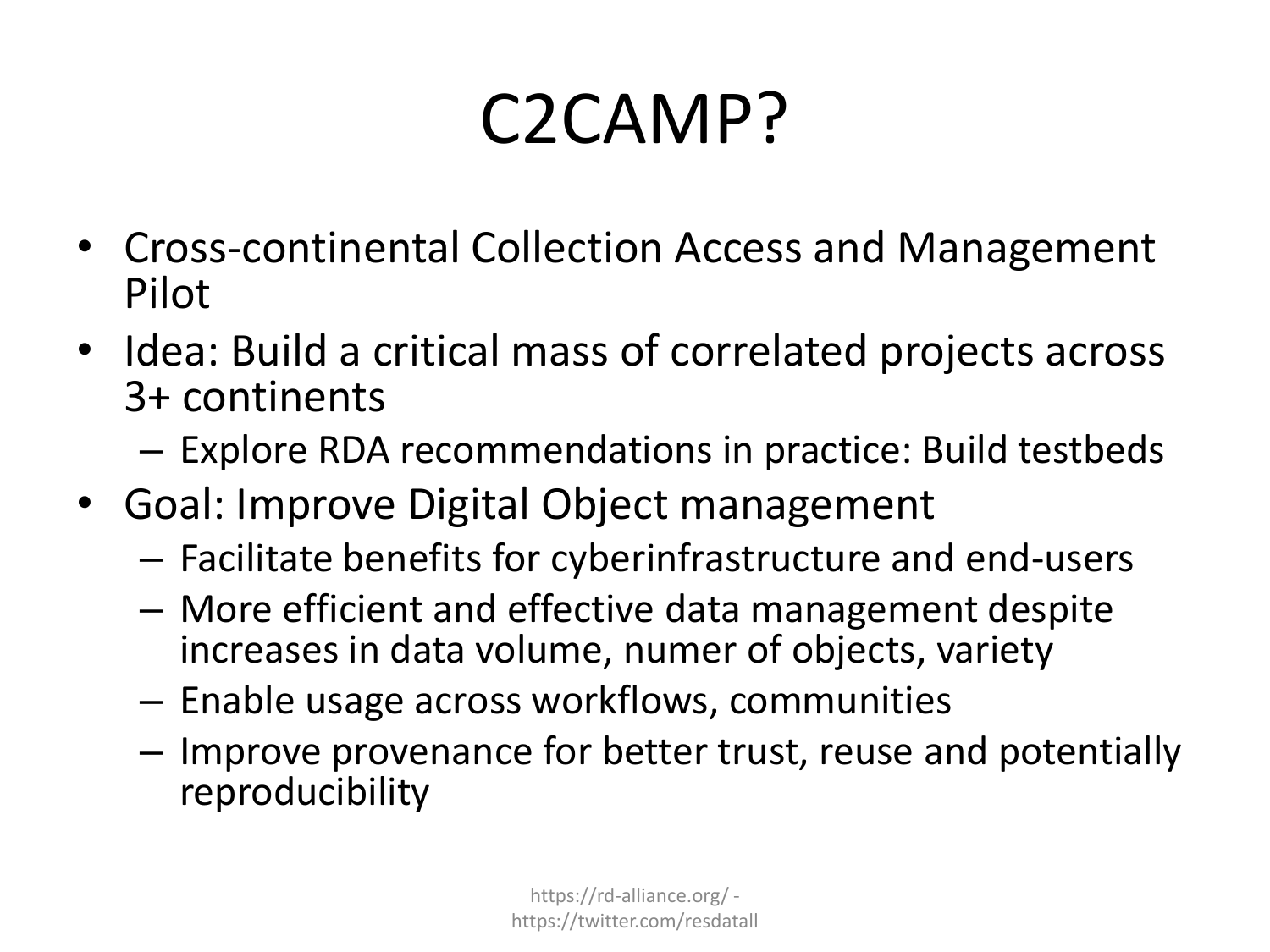#### The core partners

- some research infrastructures (ICOS, CLARIN, DISSCO, ENES)
- some typical data centers working closely with communities
- some HPC centers working also with communities
- some IT providers

 $ICOS$ 

JÜLICH

**CALC** Computer harborsk startestor

**DIRISA** 

 $s$ -enes

DEEP CARBON

NCAR

**DISSIC** 

N NATURAL

- all grown from close RDA collaborations and joint priorities
- all agree that scientific cases are in the driving seat
- all have shown commitment and competence

**C2CAMP: Intercontinental and Interdisciplinary**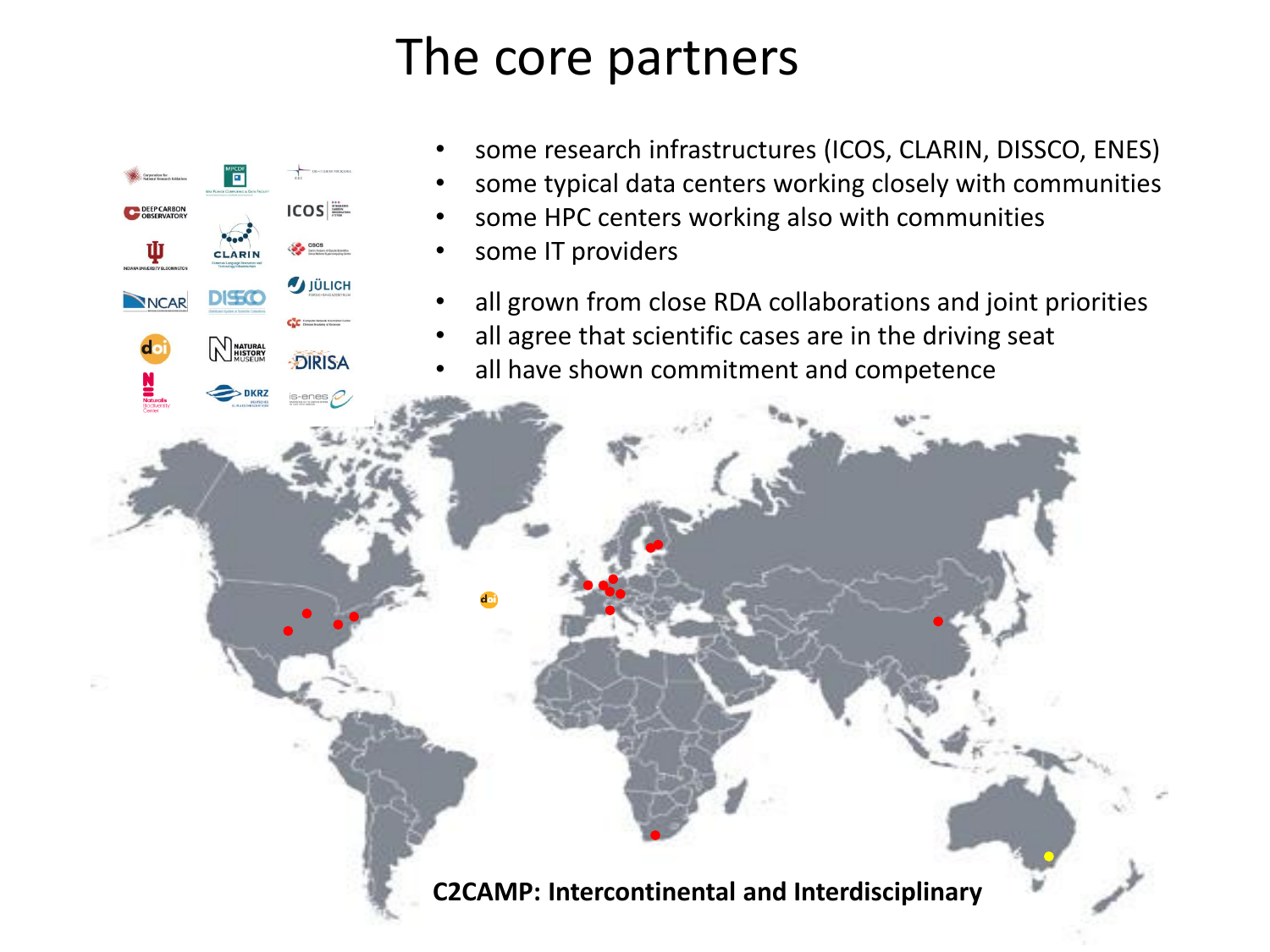# C2CAMP organization

- Virtual meetings, last ones in June
- Face-to-face meetings, last one before RDA P11
- Website:<https://github.com/c2camp/core/wiki>
- Participation paper
- Discussion papers
- Coordinators: Larry Lannom, Robert Quick, Peter Wittenburg, Dimitris Koureas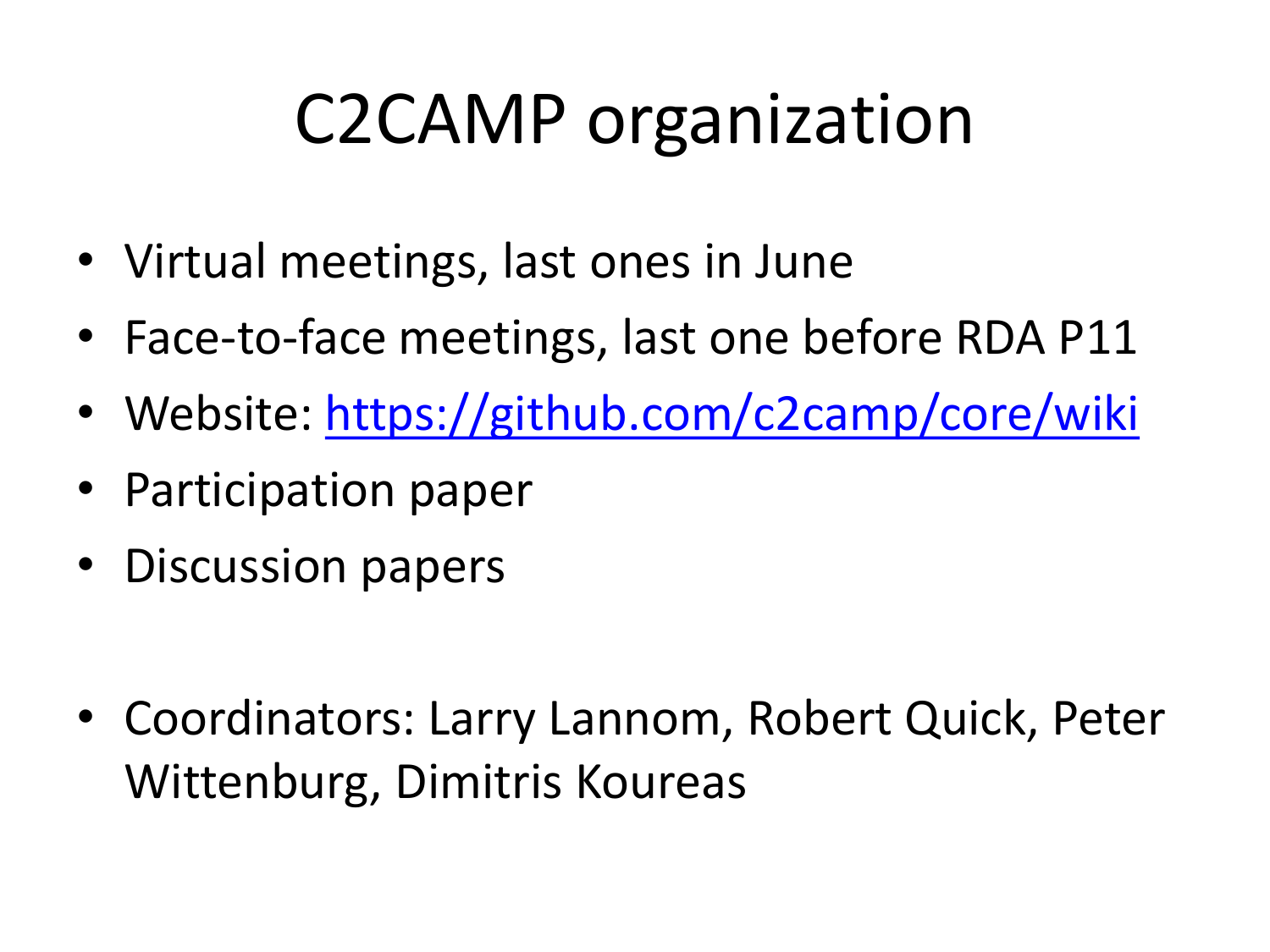### Towards a DO Infrastructure



- flexible testbed to build and integrate methods based on DO concept
- come to a systematic and systemic solution for the data challenges
- be prepared for the phase of automatic processing of scientific data
- make it simple for researchers by reducing complexity and let them work in the world of DOs, i.e. working with metadata and PIDs
- integrate components specified by RDA, OAI, W3C etc.
- **Example1:** provide operators to work with DOs (move, delete, etc.)
- **Example2: build workflows based** on a types and proper provenance

**Landscape of trustworthy repositories and registries based on interoperable components.**